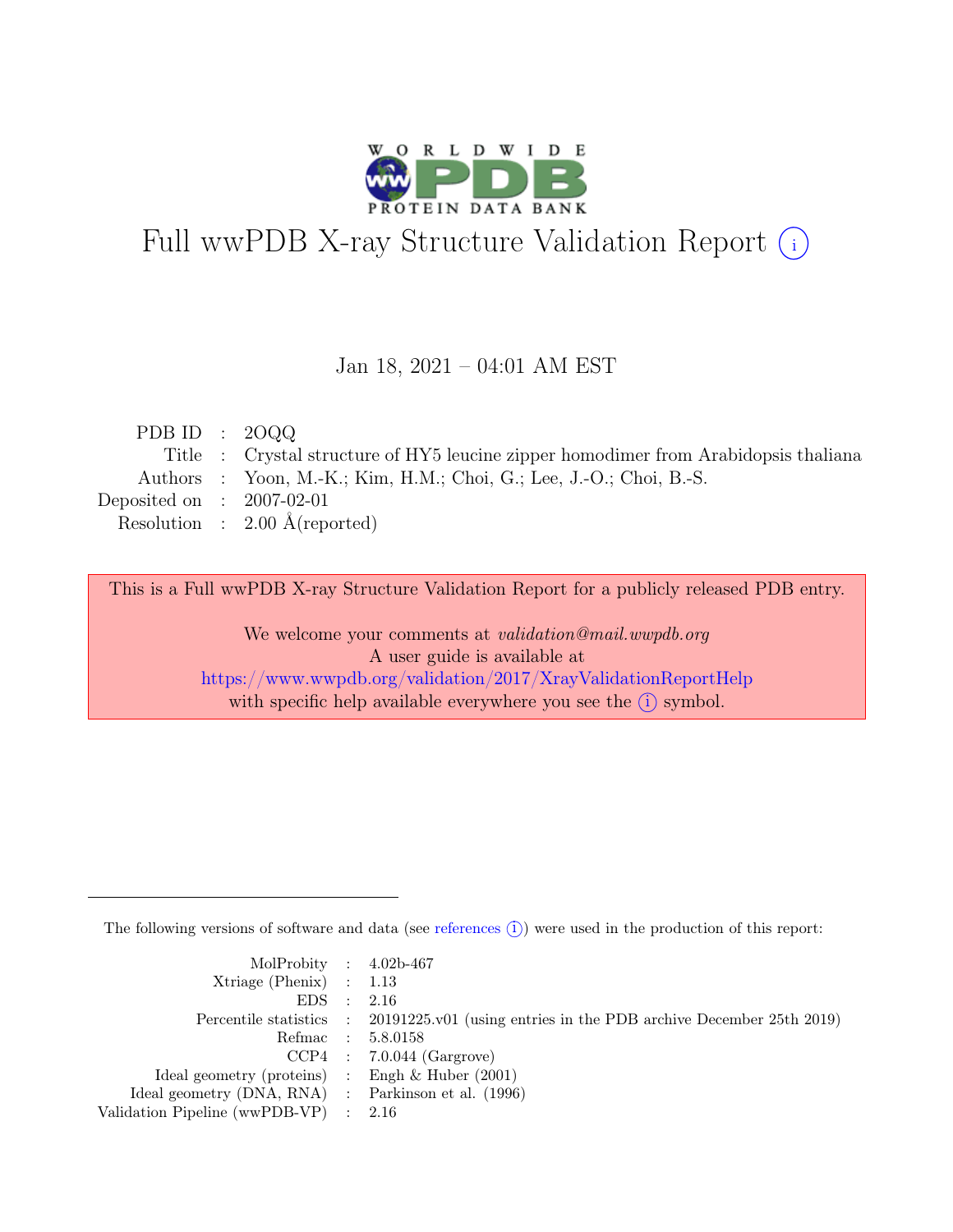## 1 Overall quality at a glance  $(i)$

The following experimental techniques were used to determine the structure: X-RAY DIFFRACTION

The reported resolution of this entry is 2.00 Å.

Percentile scores (ranging between 0-100) for global validation metrics of the entry are shown in the following graphic. The table shows the number of entries on which the scores are based.



| Metric                | Whole archive<br>$(\#\text{Entries})$ | Similar resolution<br>$(\# \text{Entries}, \text{ resolution } \text{range}(\AA))$ |
|-----------------------|---------------------------------------|------------------------------------------------------------------------------------|
| $R_{free}$            | 130704                                | 8085 (2.00-2.00)                                                                   |
| Clashscore            | 141614                                | $9178(2.00-2.00)$                                                                  |
| Ramachandran outliers | 138981                                | $9054(2.00-2.00)$                                                                  |
| Sidechain outliers    | 138945                                | $9053(2.00-2.00)$                                                                  |
| RSRZ outliers         | 127900                                | 7900 (2.00-2.00)                                                                   |

The table below summarises the geometric issues observed across the polymeric chains and their fit to the electron density. The red, orange, yellow and green segments of the lower bar indicate the fraction of residues that contain outliers for  $\geq$ =3, 2, 1 and 0 types of geometric quality criteria respectively. A grey segment represents the fraction of residues that are not modelled. The numeric value for each fraction is indicated below the corresponding segment, with a dot representing fractions <=5% The upper red bar (where present) indicates the fraction of residues that have poor fit to the electron density. The numeric value is given above the bar.

| Mol | Chain | $^+$ Length     | Quality of chain |     |    |
|-----|-------|-----------------|------------------|-----|----|
|     |       | $A^\smallfrown$ | 17%              |     |    |
|     |       |                 | 38%              | 57% | 5% |
|     |       | 10              | 12%              |     |    |
|     |       |                 | 55%              | 40% | 5% |

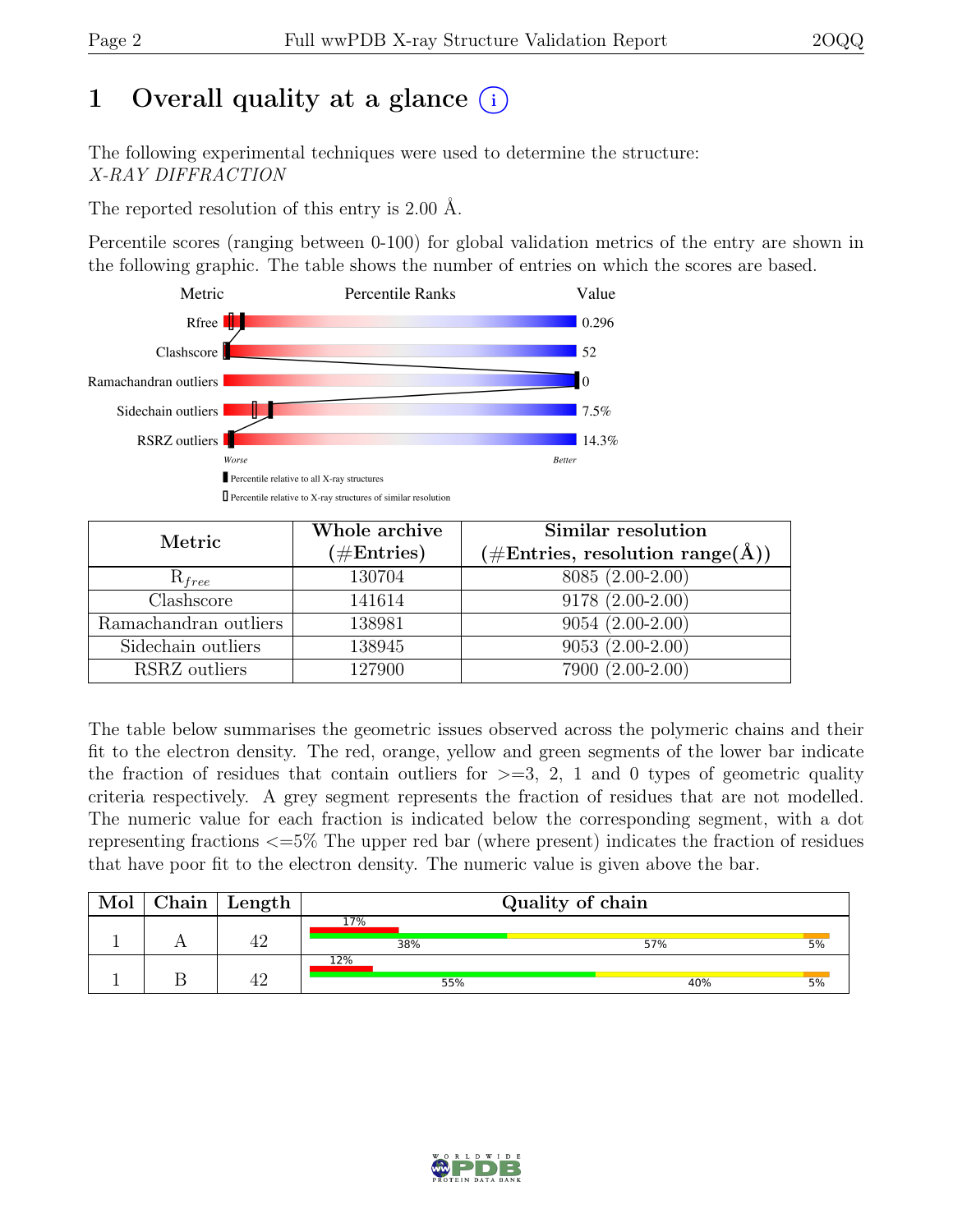## 2 Entry composition  $(i)$

There are 2 unique types of molecules in this entry. The entry contains 796 atoms, of which 0 are hydrogens and 0 are deuteriums.

In the tables below, the ZeroOcc column contains the number of atoms modelled with zero occupancy, the AltConf column contains the number of residues with at least one atom in alternate conformation and the Trace column contains the number of residues modelled with at most 2 atoms.

• Molecule 1 is a protein called Transcription factor HY5.

| Mol |  | Chain   Residues | <b>Atoms</b>  |           |  | $ZeroOcc \mid AltConf \mid Trace$ |  |  |
|-----|--|------------------|---------------|-----------|--|-----------------------------------|--|--|
|     |  | 42               | Total C N O S |           |  |                                   |  |  |
|     |  | 347              | 209 64 73     |           |  |                                   |  |  |
|     |  | 42               | Total C N O S |           |  |                                   |  |  |
|     |  |                  | 347           | 209 64 73 |  |                                   |  |  |

There are 4 discrepancies between the modelled and reference sequences:

|   | Chain   Residue   Modelled   Actual | Comment                                    | Reference |
|---|-------------------------------------|--------------------------------------------|-----------|
|   | GLY                                 | cloning artifact   UNP $O24646$            |           |
| А | <b>SER</b>                          | cloning artifact   UNP $O$ 24646           |           |
|   | <b>GLY</b>                          | cloning artifact   UNP $\overline{O24646}$ |           |
|   | SER.                                | cloning artifact   UNP $O24646$            |           |

• Molecule 2 is water.

|  | Mol   Chain   Residues | Atoms               | ZeroOcc   AltConf |
|--|------------------------|---------------------|-------------------|
|  |                        | Total O             |                   |
|  | 55                     | Total O<br>55<br>55 |                   |

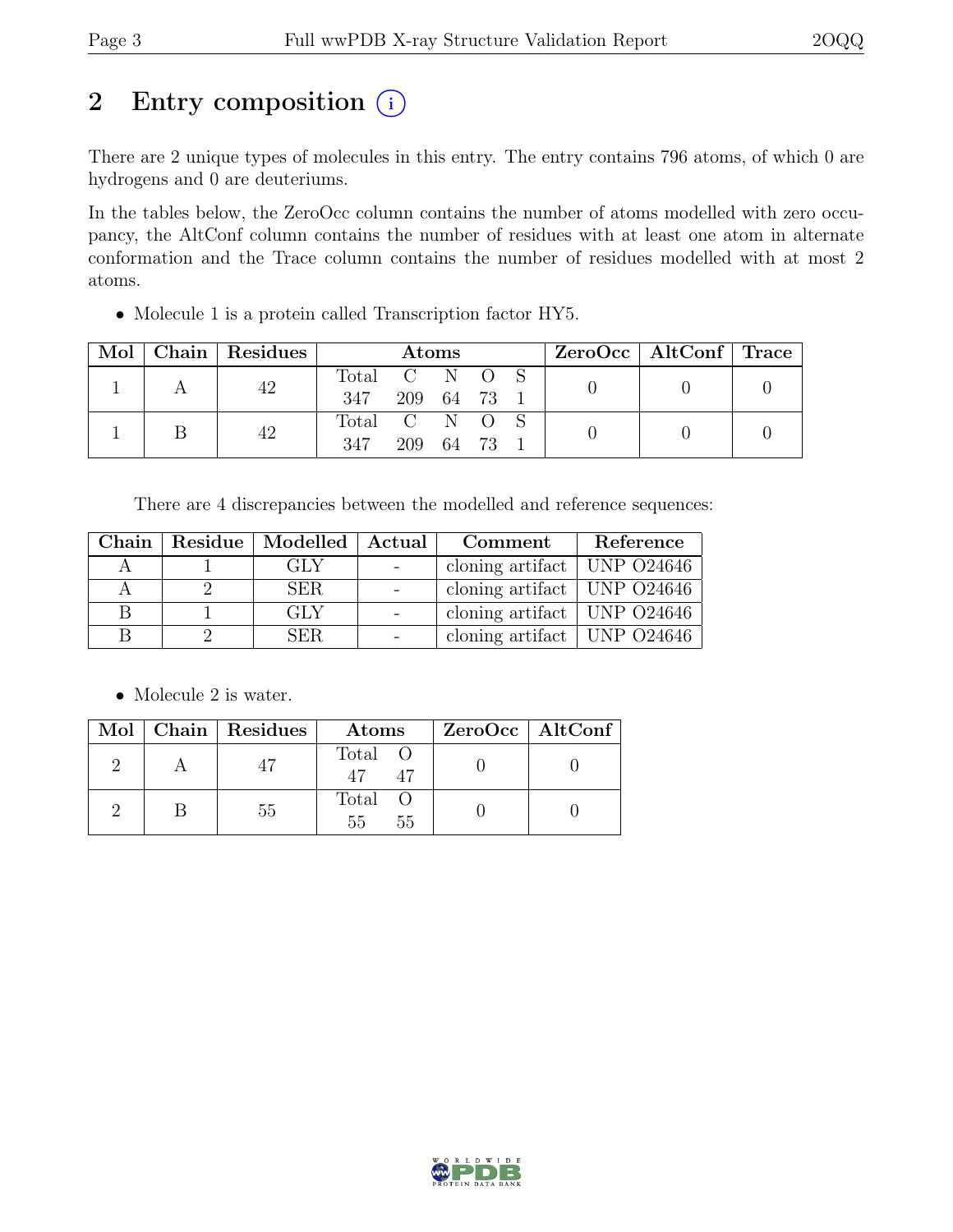## 3 Residue-property plots  $(i)$

These plots are drawn for all protein, RNA, DNA and oligosaccharide chains in the entry. The first graphic for a chain summarises the proportions of the various outlier classes displayed in the second graphic. The second graphic shows the sequence view annotated by issues in geometry and electron density. Residues are color-coded according to the number of geometric quality criteria for which they contain at least one outlier:  $green = 0$ , yellow  $= 1$ , orange  $= 2$  and red  $= 3$  or more. A red dot above a residue indicates a poor fit to the electron density (RSRZ > 2). Stretches of 2 or more consecutive residues without any outlier are shown as a green connector. Residues present in the sample, but not in the model, are shown in grey.



• Molecule 1: Transcription factor HY5

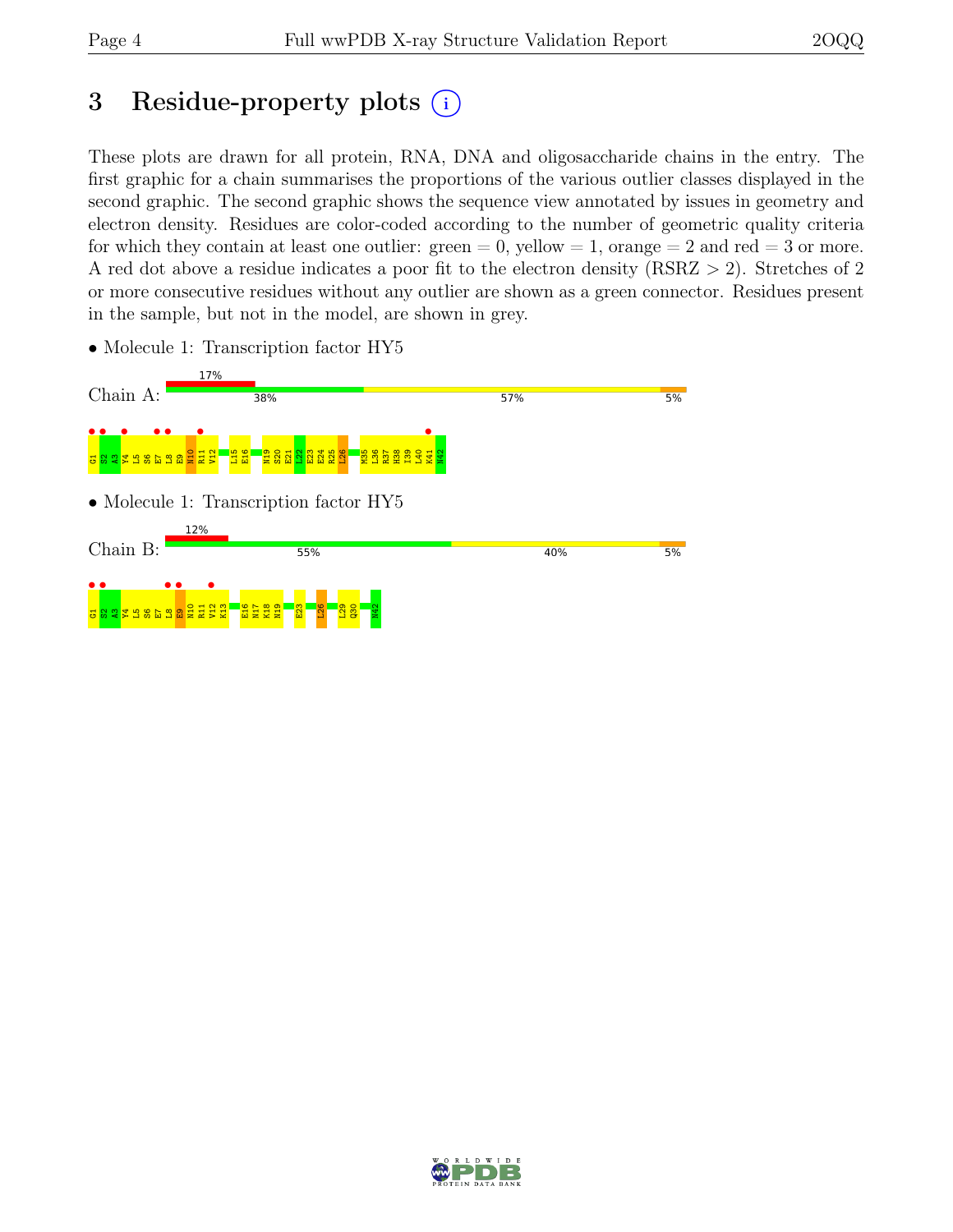## 4 Data and refinement statistics  $(i)$

| Property                                                             | Value                                             | <b>Source</b> |
|----------------------------------------------------------------------|---------------------------------------------------|---------------|
| Space group                                                          | $\overline{C}$ 1 2 1                              | Depositor     |
| Cell constants                                                       | $48.34\AA$ $24.58\AA$<br>$76.52\text{\AA}$        | Depositor     |
| a, b, c, $\alpha$ , $\beta$ , $\gamma$                               | $90.00^\circ$<br>$90.00^{\circ}$ $100.03^{\circ}$ |               |
| Resolution $(A)$                                                     | 20.00<br>2.00<br>$\equiv$                         | Depositor     |
|                                                                      | 25.12<br>1.90<br>$\equiv$                         | <b>EDS</b>    |
| % Data completeness                                                  | $91.3(20.00-2.00)$                                | Depositor     |
| (in resolution range)                                                | 85.0 (25.12-1.90)                                 | <b>EDS</b>    |
| $R_{merge}$                                                          | 0.10                                              | Depositor     |
| $\mathrm{R}_{sym}$                                                   | (Not available)                                   | Depositor     |
| $\langle I/\sigma(I) \rangle$ <sup>1</sup>                           | $2.15$ (at 1.90Å)                                 | Xtriage       |
| Refinement program                                                   | <b>CNS</b>                                        | Depositor     |
| $R, R_{free}$                                                        | 0.243<br>0.296<br>$\ddot{\phantom{a}}$            | Depositor     |
|                                                                      | 0.242<br>0.296<br>$\overline{\phantom{a}}$        | DCC           |
| $R_{free}$ test set                                                  | 729 reflections $(10.85\%)$                       | wwPDB-VP      |
| Wilson B-factor $(A^2)$                                              | 16.3                                              | Xtriage       |
| Anisotropy                                                           | 0.507                                             | Xtriage       |
| Bulk solvent $k_{sol}(e/\mathring{A}^3)$ , $B_{sol}(\mathring{A}^2)$ | 0.37, 53.6                                        | <b>EDS</b>    |
| L-test for $\mathrm{twinning}^2$                                     | $< L >$ = 0.49, $< L^2 >$ = 0.33                  | Xtriage       |
| Estimated twinning fraction                                          | No twinning to report.                            | Xtriage       |
| $\overline{F_o,F_c}$ correlation                                     | 0.90                                              | <b>EDS</b>    |
| Total number of atoms                                                | 796                                               | wwPDB-VP      |
| Average B, all atoms $(A^2)$                                         | 38.0                                              | wwPDB-VP      |

Xtriage's analysis on translational NCS is as follows: The largest off-origin peak in the Patterson function is 16.77% of the height of the origin peak. No significant pseudotranslation is detected.

<sup>&</sup>lt;sup>2</sup>Theoretical values of  $\langle |L| \rangle$ ,  $\langle L^2 \rangle$  for acentric reflections are 0.5, 0.333 respectively for untwinned datasets, and 0.375, 0.2 for perfectly twinned datasets.



<span id="page-4-1"></span><span id="page-4-0"></span><sup>1</sup> Intensities estimated from amplitudes.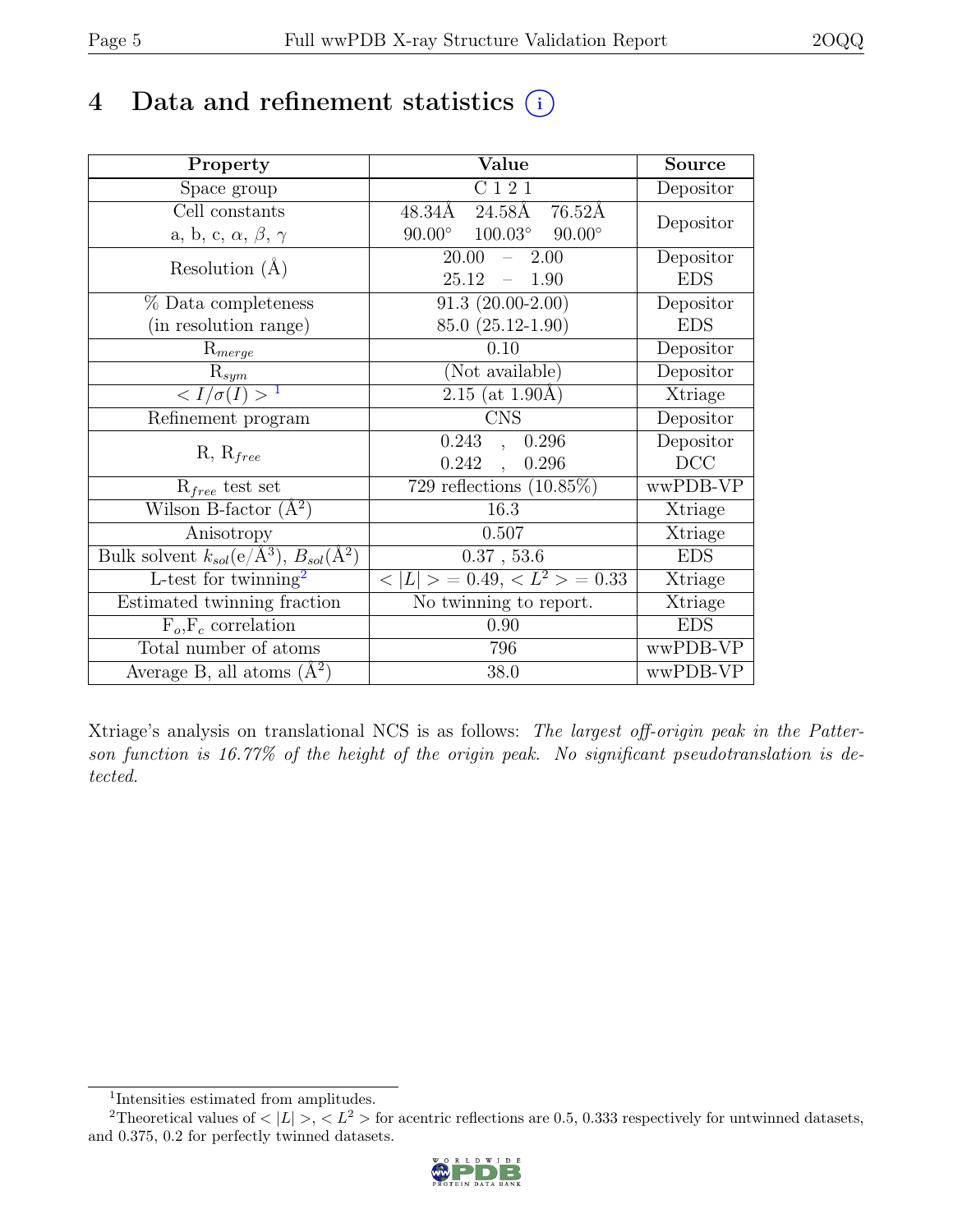## 5 Model quality  $(i)$

## 5.1 Standard geometry  $(i)$

The Z score for a bond length (or angle) is the number of standard deviations the observed value is removed from the expected value. A bond length (or angle) with  $|Z| > 5$  is considered an outlier worth inspection. RMSZ is the root-mean-square of all Z scores of the bond lengths (or angles).

| $\operatorname{Mol}$ | Chain |             | Bond lengths | Bond angles |             |
|----------------------|-------|-------------|--------------|-------------|-------------|
|                      |       | <b>RMSZ</b> | $\# Z  > 5$  | <b>RMSZ</b> | $\# Z  > 5$ |
|                      |       | 0.39        | 0/348        | 0.63        | 0/463       |
|                      | R     | 0.34        | 0/348        | 0.57        | 0/463       |
| All                  | All   | 0.37        | /696         | 0.60        | /926        |

There are no bond length outliers.

There are no bond angle outliers.

There are no chirality outliers.

There are no planarity outliers.

### 5.2 Too-close contacts  $(i)$

In the following table, the Non-H and H(model) columns list the number of non-hydrogen atoms and hydrogen atoms in the chain respectively. The H(added) column lists the number of hydrogen atoms added and optimized by MolProbity. The Clashes column lists the number of clashes within the asymmetric unit, whereas Symm-Clashes lists symmetry-related clashes.

|  |     |     |    | Mol   Chain   Non-H   H(model)   H(added)   Clashes   Symm-Clashes |
|--|-----|-----|----|--------------------------------------------------------------------|
|  | 347 | 346 | 56 |                                                                    |
|  | 347 | 346 |    |                                                                    |
|  |     |     |    |                                                                    |
|  |     |     |    |                                                                    |
|  | 796 |     |    |                                                                    |

The all-atom clashscore is defined as the number of clashes found per 1000 atoms (including hydrogen atoms). The all-atom clashscore for this structure is 52.

All (72) close contacts within the same asymmetric unit are listed below, sorted by their clash magnitude.

| Atom-1        | Atom-2          | Interatomic<br>distance $(A)$ | $\mathrm{Class} \mathbf{h}$<br>overlap $(A)$ |
|---------------|-----------------|-------------------------------|----------------------------------------------|
| 1:B:9:GLU:OE1 | 1: B:9: GLU: HA | .62                           | J.99                                         |

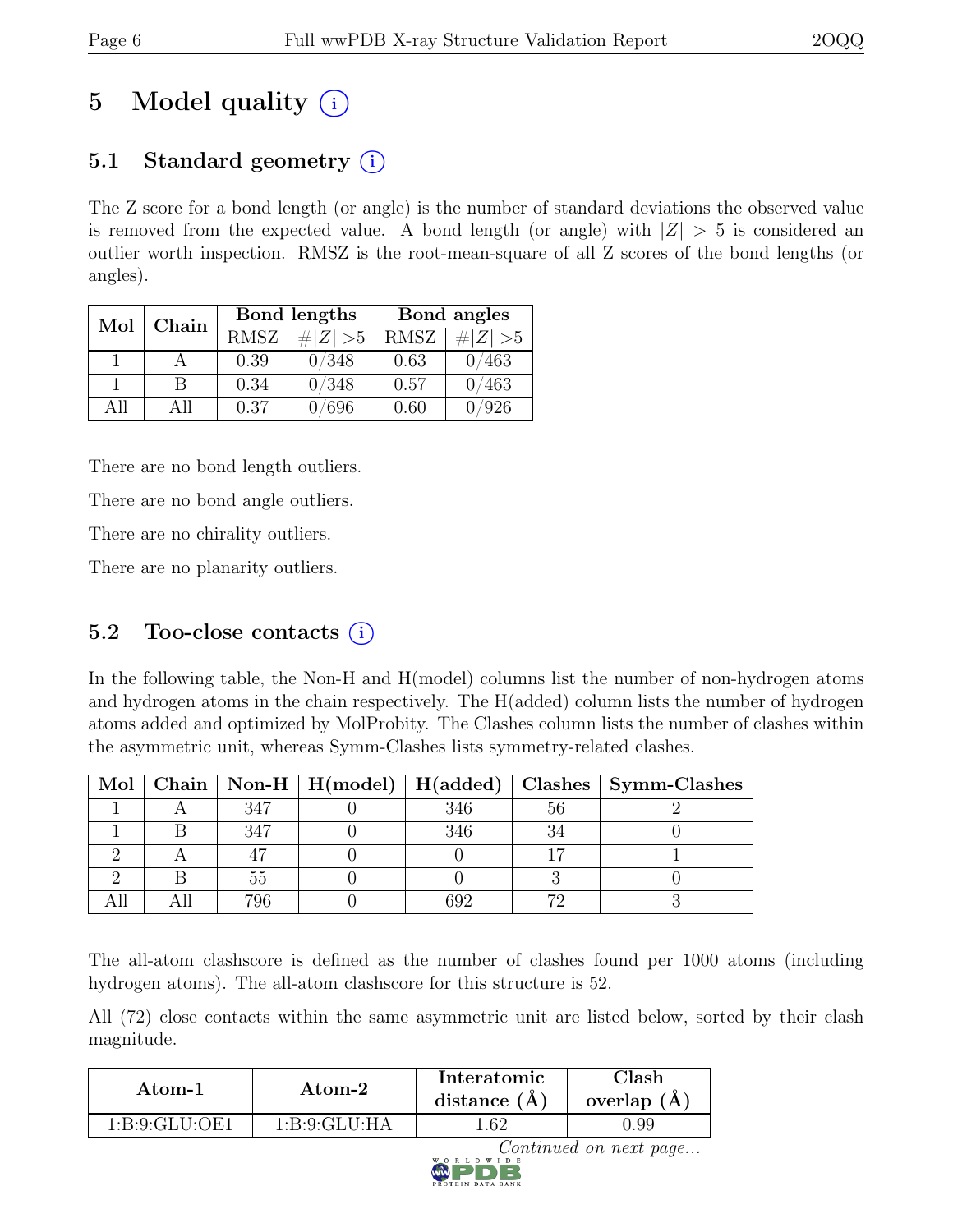| Continuea from previous page |                               | Interatomic      | Clash         |
|------------------------------|-------------------------------|------------------|---------------|
| Atom-1                       | Atom-2                        | distance $(\AA)$ | overlap $(A)$ |
| 1: A:9: GLU: HG2             | 1:B:8:LEU:HD21                | 1.46             | 0.97          |
| 1:A:8:LEU:HD13               | 1: B: 9: GLU: HG2             | 1.51             | 0.90          |
| 1:A:26:LEU:HD13              | 1:B:26:LEU:HD22               | 1.51             | 0.89          |
| 1: B:6: SER:O                | 1:B:10:ASN:HB2                | 1.75             | 0.86          |
| 1: A:4: TYR: CE1             | 1:A:8:LEU:HD11                | 2.11             | 0.85          |
| 1:A:11:ARG:HD3               | 2:B:57:HOH:O                  | 1.79             | 0.81          |
| 1:A:37:ARG:HB3               | 1:A:41:LYS:HE3                | 1.64             | 0.79          |
| 1:A:12:VAL:O                 | 1:A:16:GLU:HG3                | 1.86             | 0.75          |
| 1: A:8: LEU: HB3             | 1: B: 9: GLU: CD              | 2.08             | 0.74          |
| 1:A:1:GLY:H3                 | 1:A:4:TYR:HD2                 | 1.35             | 0.73          |
| 1: A:37: ARG:O               | 1:A:41:LYS:HG3                | 1.89             | 0.73          |
| 1: A:5: LEU:O                | 2:A:46:HOH:O                  | 2.06             | 0.72          |
| 1:A:36:LEU:HD23              | 2:A:80:HOH:O                  | 1.90             | 0.71          |
| 1: A: 4: TYR: CZ             | 1:A:8:LEU:HD11                | 2.27             | 0.69          |
| 1: A:4:TYR:O                 | 1: A:8: LEU: HG               | 1.94             | 0.68          |
| 1:B:4:TYR:CE2                | 1:B:8:LEU:HD22                | 2.30             | 0.66          |
| 1:A:11:ARG:O                 | 1: A:15: LEU:HD23             | 1.96             | 0.66          |
| 1: A:39: ILE: HD12           | 2:A:80:HOH:O                  | 1.96             | 0.66          |
| 1:A:19:ASN:OD1               | 2: A:67: HOH:O                | 2.14             | 0.65          |
| 1:A:8:LEU:HD13               | $1: B: 9: GLU: \overline{CG}$ | 2.26             | 0.64          |
| 1:A:5:LEU:HD21               | 2:A:66:HOH:O                  | 1.96             | 0.64          |
| 1:A:1:GLY:N                  | 1:A:4:TYR:HD2                 | 1.94             | 0.64          |
| 1: A:8: LEU: HB2             | 2:A:46:HOH:O                  | 1.98             | 0.62          |
| 1:A:11:ARG:CD                | 2:B:57:HOH:O                  | 2.44             | 0.62          |
| 1:A:4:TYR:CE2                | 1:B:5:LEU:HD11                | 2.36             | 0.61          |
| 1: B: 9: GLU: HA             | 1:B:12:VAL:HG22               | 1.83             | 0.61          |
| 1:A:35:MET:HE3               | 2:A:80:HOH:O                  | 2.01             | 0.61          |
| 1:A:10:ASN:HB2               | 2:A:54:HOH:O                  | 2.00             | 0.60          |
| 1: A: 5: LEU: HG             | 1: A:5: LEU:O                 | 2.01             | 0.60          |
| 1: A: 5: LEU: CD2            | 2:A:66:HOH:O                  | 2.50             | 0.59          |
| 1:A:8:LEU:HD22               | 1: B: 9: GLU: OE2             | 2.03             | 0.59          |
| 1: B: 9: GLU: CA             | 1:B:9:GLU:OE1                 | 2.46             | 0.59          |
| 1: A:9: GLU: HG3             | 2:A:46:HOH:O                  | 2.04             | 0.58          |
| 1:B:26:LEU:HD12              | 1:B:30:GLN:HE21               | 1.69             | 0.58          |
| 1:B:19:ASN:O                 | 1:B:23:GLU:HG3                | 2.04             | 0.58          |
| 1:A:19:ASN:O                 | 1: A:23: GLU:HG3              | 2.02             | 0.57          |
| 1:A:4:TYR:CE2                | 1:B:5:LEU:HD21                | 2.39             | 0.56          |
| 1:A:35:MET:HG2               | 2:A:80:HOH:O                  | 2.05             | 0.56          |
| 2: A:67: HOH:O               | 1:B:18:LYS:HB3                | 2.06             | 0.56          |
| 1:A:19:ASN:ND2               | 1:B:19:ASN:OD1                | 2.39             | 0.55          |
| 1: A:9: GLU: N               | 2:A:46:HOH:O                  | 2.34             | 0.55          |

Continued from previous page.

Continued on next page...

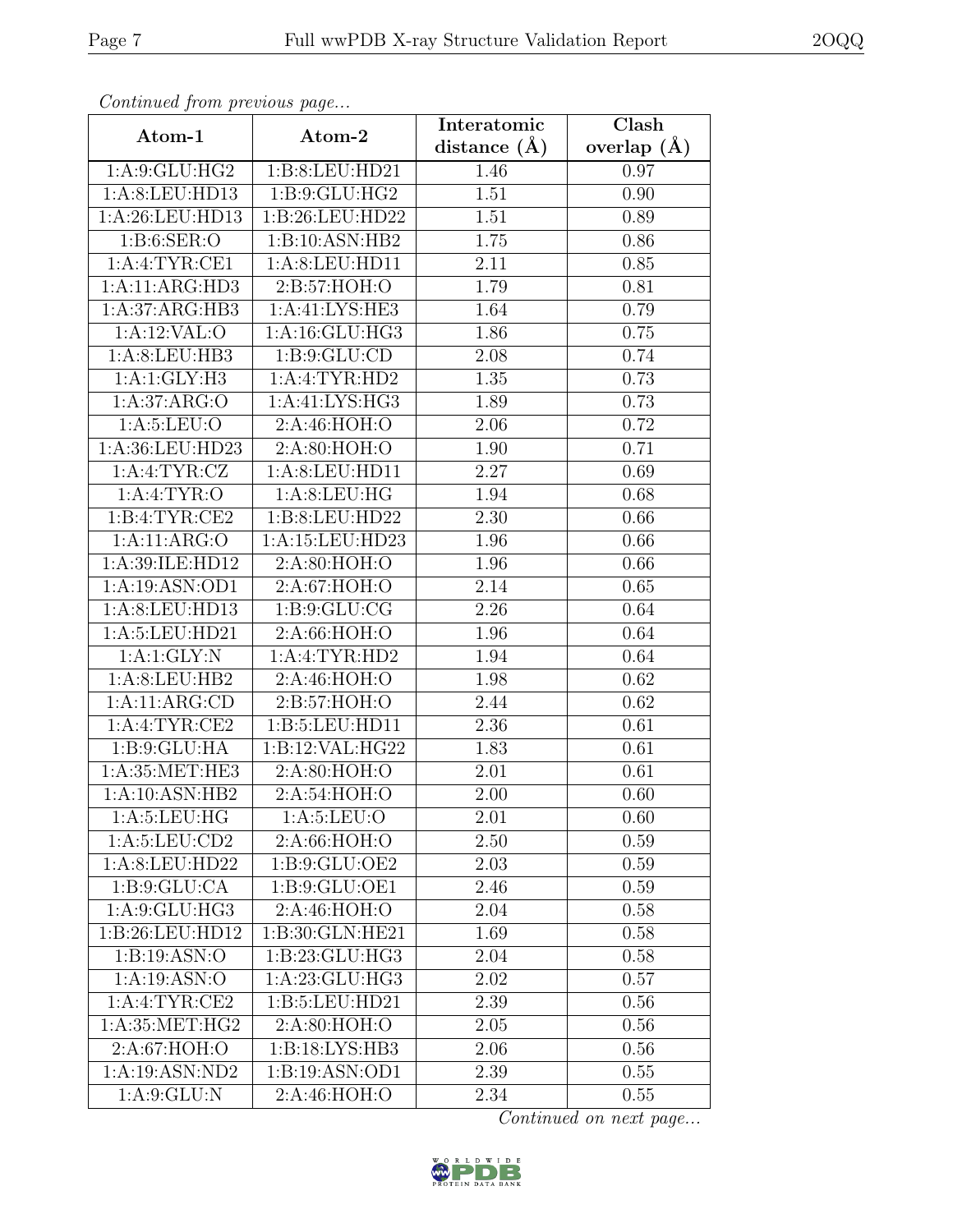| $\cdots$ $\cdots$ $\cdots$ $\cdots$ $\cdots$ $\cdots$ $\cdots$ |                    | Interatomic       | Clash         |
|----------------------------------------------------------------|--------------------|-------------------|---------------|
| Atom-1                                                         | Atom-2             | distance $(A)$    | overlap $(A)$ |
| 1: A:37: ARG:O                                                 | 1: A: 41: LYS: CG  | 2.56              | 0.54          |
| 1:B:1:GLY:HA2                                                  | 1:B:4:TYR:HB3      | $\overline{1.90}$ | 0.54          |
| 1:A:41:LYS:HB2                                                 | 2:A:51:HOH:O       | 2.09              | 0.53          |
| 1: A:5: LEU:O                                                  | 1: A:9: GLU: HG3   | 2.10              | 0.52          |
| 1:A:26:LEU:HD12                                                | 1:B:29:LEU:HD12    | 1.93              | 0.51          |
| 1:B:1:GLY:CA                                                   | 1:B:4:TYR:HB3      | 2.42              | 0.50          |
| 1: A:6: SER:O                                                  | 1:A:10:ASN:HB3     | 2.12              | 0.49          |
| 1:B:26:LEU:HD12                                                | 1:B:30:GLN:NE2     | 2.27              | 0.49          |
| 1:A:19:ASN:HD21                                                | 1:B:19:ASN:CB      | $\overline{2.25}$ | 0.49          |
| 1:A:21:GLU:OE2                                                 | 1:A:25:ARG:NH2     | 2.46              | 0.48          |
| 1:A:4:TYR:HE2                                                  | 1:B:5:LEU:HD21     | 1.76              | 0.48          |
| 1: A: 4: TYR: CZ                                               | 1:B:5:LEU:HD11     | 2.50              | 0.47          |
| 1: A:20: SER:O                                                 | 1:A:24:GLU:HG3     | $2.15\,$          | 0.47          |
| 1:A:16:GLU:OE2                                                 | 1:B:11:ARG:NH2     | 2.48              | 0.46          |
| 1:B:4:TYR:O                                                    | 1:B:8:LEU:N        | 2.49              | 0.46          |
| 1: B: 13: LYS: O                                               | 1:B:17:ASN:ND2     | 2.49              | 0.45          |
| 1:B:12:VAL:O                                                   | 1: B: 16: GLU: HG3 | 2.16              | 0.45          |
| 1:A:10:ASN:OD1                                                 | 1:A:11:ARG:N       | 2.49              | 0.45          |
| 1: A:8: LEU:O                                                  | 1:A:12:VAL:HG23    | 2.17              | 0.44          |
| 1: B: 9: GLU: HB3                                              | 2: B:56: HOH:O     | 2.17              | 0.44          |
| 1: A:38: HIS: HA                                               | 2: A:51: HOH:O     | 2.18              | 0.43          |
| 1:B:7:GLU:HA                                                   | 1:B:10:ASN:CB      | 2.48              | 0.42          |
| 1: A:1: GLY:O                                                  | 1: A:5: LEU: CB    | 2.67              | 0.42          |
| 1: A:36: LEU: HA                                               | 2:A:80:HOH:O       | 2.19              | 0.42          |
| 1:A:12:VAL:CG2                                                 | 1:B:12:VAL:HG13    | 2.50              | 0.42          |
| 1: A:1: GLY:O                                                  | 1: A:5: LEU: HB3   | 2.19              | 0.42          |
| 1:A:41:LYS:CB                                                  | 2: A:51: HOH:O     | 2.67              | 0.41          |
| 1:A:19:ASN:HD21                                                | 1:B:19:ASN:HB2     | 1.84              | 0.41          |
| 1: A:4: TYR:OH                                                 | 1:B:5:LEU:HD21     | 2.21              | 0.40          |
| 1:A:8:LEU:HD22                                                 | 1: B: 9: GLU: HG3  | 2.03              | 0.40          |

Continued from previous page...

All (3) symmetry-related close contacts are listed below. The label for Atom-2 includes the symmetry operator and encoded unit-cell translations to be applied.

| Atom-1            | $\rm{Atom}\text{-}2$     | Interatomic<br>distance $(\AA)$ | Clash<br>overlap $(\AA)$ |
|-------------------|--------------------------|---------------------------------|--------------------------|
| 2: A:66: HOH:O    | 2:A:66:HOH:O[2 655]      | 1.73                            | (1.47)                   |
| 1: A: 41: LYS: CG | 1:A:41:LYS:CG[2 556]     | 1.96                            | 0.24                     |
| 1:A:1:GLY:CA      | 1:A:1:GLY:CA[2]<br>-6551 | L 99                            |                          |

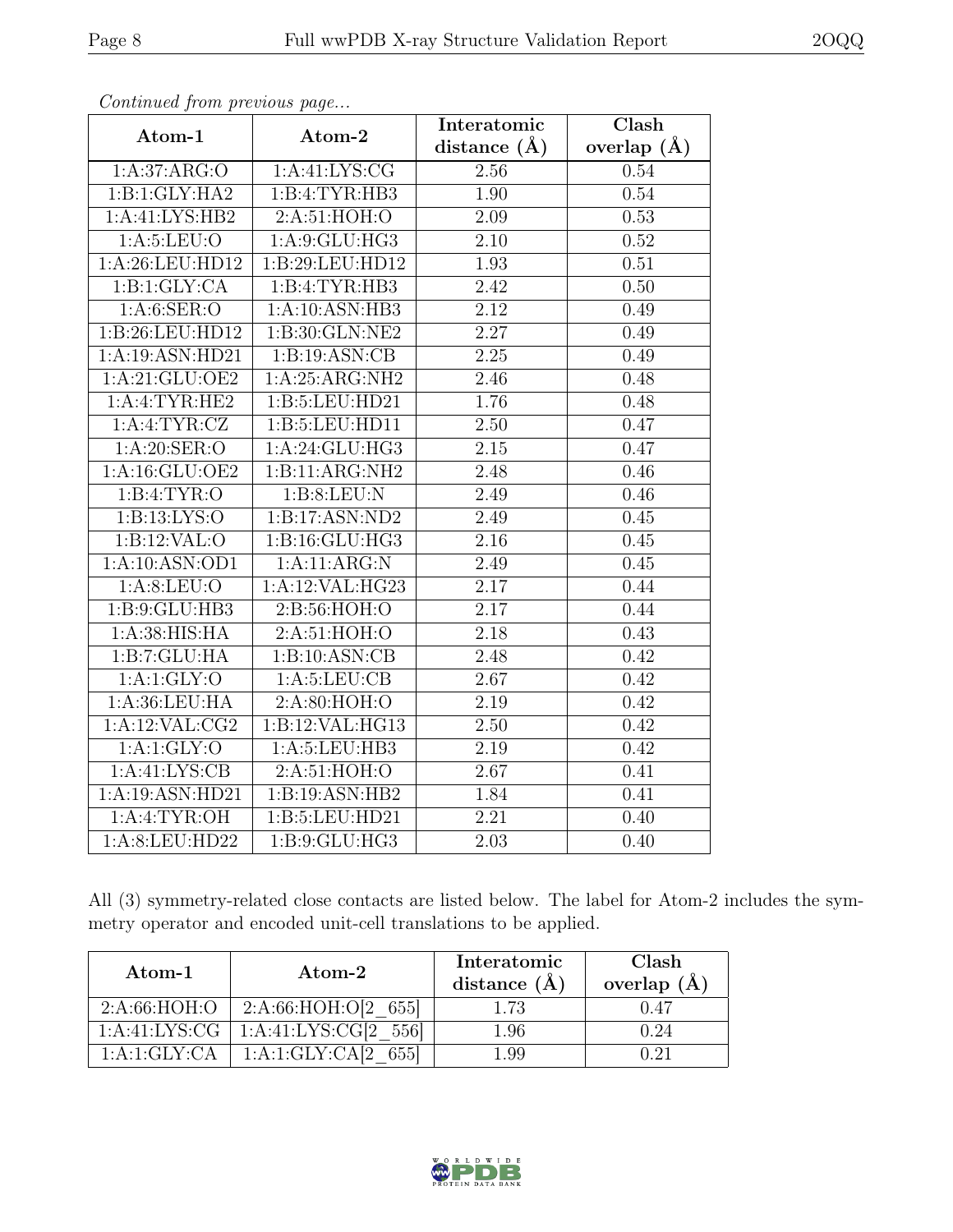### 5.3 Torsion angles (i)

#### 5.3.1 Protein backbone  $(i)$

In the following table, the Percentiles column shows the percent Ramachandran outliers of the chain as a percentile score with respect to all X-ray entries followed by that with respect to entries of similar resolution.

The Analysed column shows the number of residues for which the backbone conformation was analysed, and the total number of residues.

| Mol | Chain | Analysed                    | Favoured   Allowed   Outliers   Percentiles |  |         |     |
|-----|-------|-----------------------------|---------------------------------------------|--|---------|-----|
|     |       | $40/42$ (95\%)   40 (100\%) |                                             |  | 100 100 |     |
|     | В     | $40/42$ (95%)   40 (100%)   |                                             |  | 100 100 |     |
| All | All   | $80/84$ (95%)   80 (100%)   |                                             |  | 100     | 100 |

There are no Ramachandran outliers to report.

#### 5.3.2 Protein sidechains  $(i)$

In the following table, the Percentiles column shows the percent sidechain outliers of the chain as a percentile score with respect to all X-ray entries followed by that with respect to entries of similar resolution.

The Analysed column shows the number of residues for which the sidechain conformation was analysed, and the total number of residues.

| Mol | Chain | Analysed       | Rotameric  | Outliers  | Percentiles                      |
|-----|-------|----------------|------------|-----------|----------------------------------|
|     |       | $40/40$ (100%) | $36(90\%)$ | $4(10\%)$ | $\boxed{7}$                      |
|     |       | $40/40$ (100%) | $38(95\%)$ | 2(5%)     | <sup>20</sup><br>24 <sup>1</sup> |
| All | All   | $80/80$ (100%) | 74 (92%)   | $6(8\%)$  | $\sqrt{9}$<br>13                 |

All (6) residues with a non-rotameric sidechain are listed below:

| Mol | Chain | Res | <b>Type</b>             |
|-----|-------|-----|-------------------------|
|     |       |     | $\overline{\text{GLU}}$ |
|     |       | 10  | <b>ASN</b>              |
|     |       | 26  | LEU                     |
|     |       | 40  | <b>LEU</b>              |
|     |       | Q   | <b>GLU</b>              |
|     |       | 26  | LEU                     |

Sometimes sidechains can be flipped to improve hydrogen bonding and reduce clashes. All (5) such

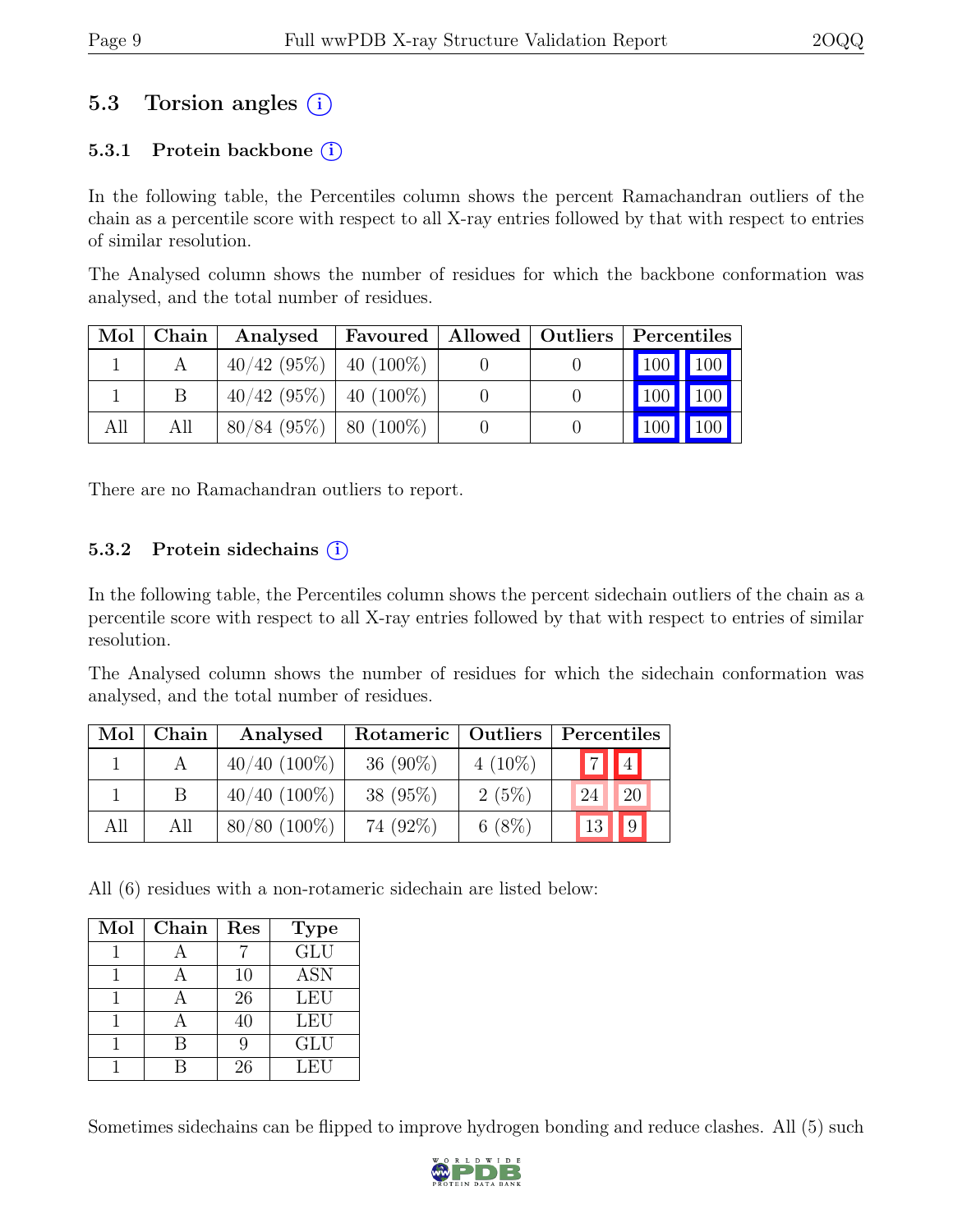sidechains are listed below:

| Mol | Chain | Res | <b>Type</b> |
|-----|-------|-----|-------------|
|     |       | 19  | <b>ASN</b>  |
|     |       | 30  | <b>GLN</b>  |
|     |       | 17  | ASN         |
|     |       | 19  | <b>ASN</b>  |
|     |       | 30  | <b>GLN</b>  |

#### 5.3.3 RNA  $(i)$

There are no RNA molecules in this entry.

#### 5.4 Non-standard residues in protein, DNA, RNA chains  $(i)$

There are no non-standard protein/DNA/RNA residues in this entry.

#### 5.5 Carbohydrates  $(i)$

There are no monosaccharides in this entry.

#### 5.6 Ligand geometry  $(i)$

There are no ligands in this entry.

#### 5.7 Other polymers  $(i)$

There are no such residues in this entry.

#### 5.8 Polymer linkage issues (i)

There are no chain breaks in this entry.

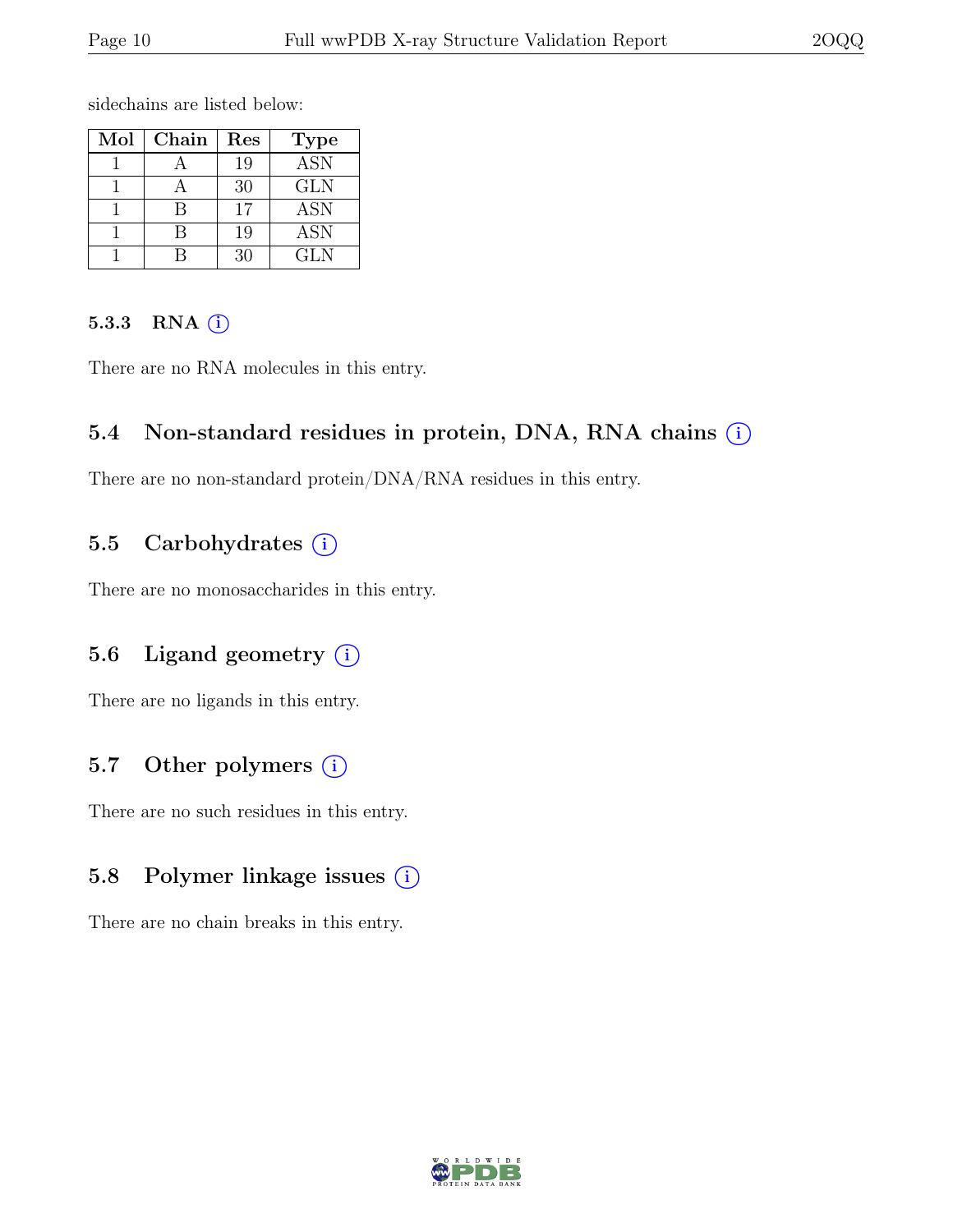## 6 Fit of model and data  $(i)$

### 6.1 Protein, DNA and RNA chains  $(i)$

In the following table, the column labelled '#RSRZ> 2' contains the number (and percentage) of RSRZ outliers, followed by percent RSRZ outliers for the chain as percentile scores relative to all X-ray entries and entries of similar resolution. The OWAB column contains the minimum, median,  $95<sup>th</sup>$  percentile and maximum values of the occupancy-weighted average B-factor per residue. The column labelled 'Q< 0.9' lists the number of (and percentage) of residues with an average occupancy less than 0.9.

| Mol | Chain | Analysed        | ${ <\bf RSRZ}\rm{ >}$ | $\#\text{RSRZ}\text{>2}$ |             | $OWAB(A^2)$    | Q <sub>0.9</sub> |
|-----|-------|-----------------|-----------------------|--------------------------|-------------|----------------|------------------|
|     |       | $42/42$ (100\%) | 1.04                  | $7(16\%)$ 1 1            |             | 10, 28, 93, 98 |                  |
|     |       | $42/42$ (100\%) | 0.73                  | $5(11\%)$ 4              | 4           | 9, 29, 74, 80  |                  |
| All | All   | 84/84 (100\%)   | 0.88                  | 2 <br>$12(14\%)$         | $\boxed{2}$ | 9, 29, 80, 98  |                  |

All (12) RSRZ outliers are listed below:

| Mol         | Chain | Res            | <b>Type</b> | <b>RSRZ</b> |
|-------------|-------|----------------|-------------|-------------|
| $\mathbf 1$ | А     | $\overline{2}$ | <b>SER</b>  | 9.8         |
| 1           | В     | 1              | GLY         | 7.2         |
| 1           | B     | 9              | GLU         | 4.6         |
| $\mathbf 1$ | А     | 4              | <b>TYR</b>  | 4.6         |
| $\mathbf 1$ | A     | 1              | GLY         | 4.4         |
| 1           | В     | 12             | VAL         | 3.3         |
| 1           | А     | 8              | LEU         | 3.2         |
| $\mathbf 1$ | B     | 8              | LEU         | 3.1         |
| $\mathbf 1$ | А     | 11             | $\rm{ARG}$  | 2.9         |
| $\mathbf 1$ | А     | 41             | <b>LYS</b>  | 2.9         |
| 1           | А     | 7              | GLU         | 2.2         |
| 1           | R     | $\overline{2}$ | <b>SER</b>  | 2.0         |

### 6.2 Non-standard residues in protein, DNA, RNA chains (i)

There are no non-standard protein/DNA/RNA residues in this entry.

### 6.3 Carbohydrates  $(i)$

There are no monosaccharides in this entry.